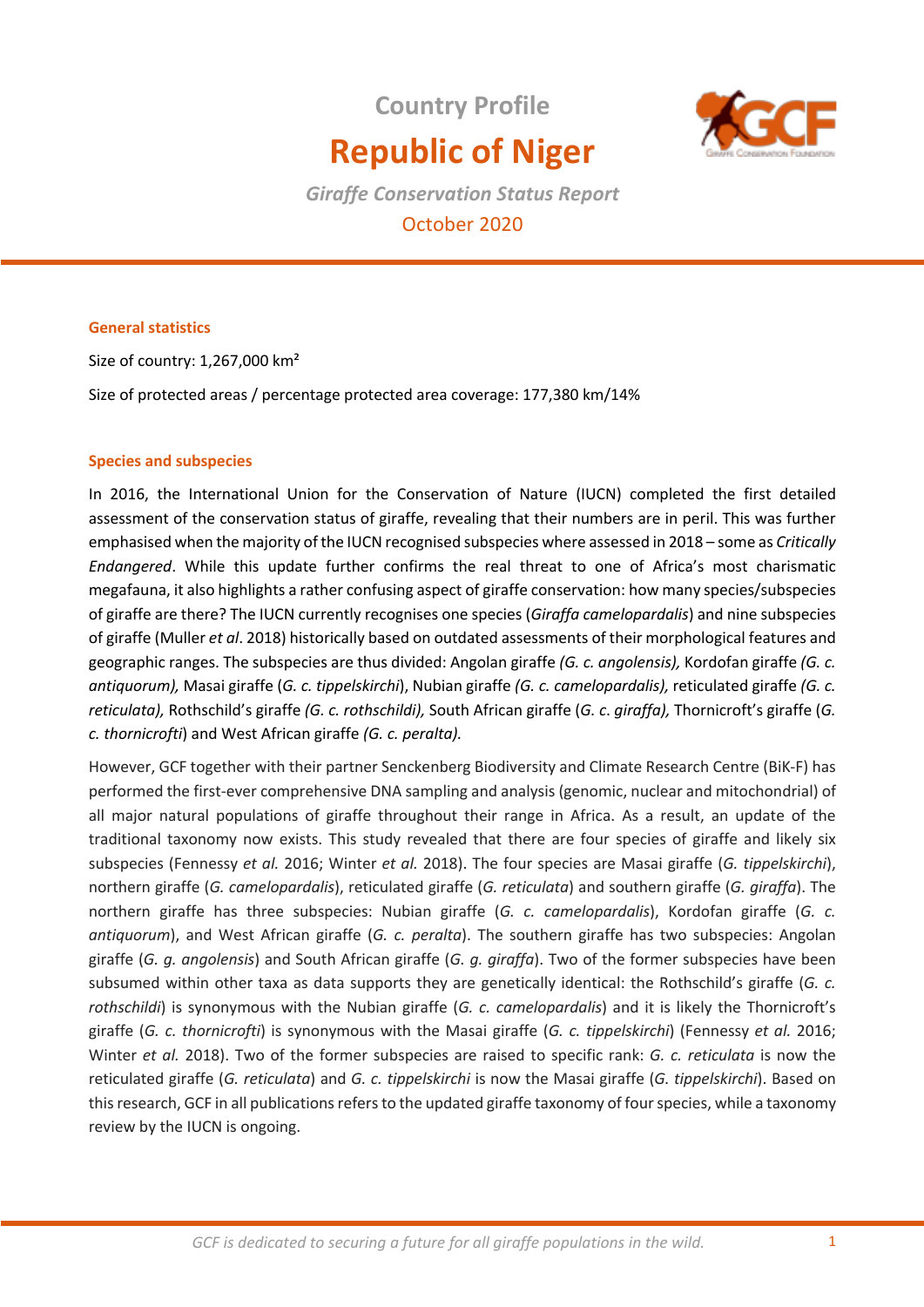The following species and subspecies of giraffe are found in Niger:

| Species:    | Northern giraffe (Giraffa camelopardalis)             |
|-------------|-------------------------------------------------------|
| Subspecies: | West African giraffe (Giraffa camelopardalis peralta) |

#### **Conservation Status**

**IUCN Red List (IUCN 2018):** 

*Giraffa camelopardalis* (as a species) – Vulnerable (Muller *et al.* 2018) *Giraffa camelopardalis peralta* – Vulnerable (Fennessy *et al.* 2018)

#### **In the Republic of Niger:**

The West African giraffe is fully protected under Niger's 'Loi N° 82-002 du 28 Mai 1982 portant réglementation de la chasse' (Law N°98-07 of 29 April 1998 regulating hunting and wildlife protection) and may not be hunted.

#### **Issues/threats**

Once widely distributed across the Sudano-Sahelian Zone, from Senegal to Lake Chad, West African giraffe (Giraffa camelopardalis peralta)<sup>1</sup> were extirpated from most of their former range as a result of anthropogenic pressure (Hasannin *et al.* 2007; Ciofolo & Le Pendu 2002; Le Pendu & Ciofolo 1999; Ciofolo 1995; Dagg & Foster 1976; Happold 1969). Human population growth, civil unrest, illegal hunting, habitat alteration, destruction and fragmentation as well as climate change leading to a series of intense droughts have all contributed to the dramatic decline in the distribution and range of West African giraffe (BBC News 2018; Hasannin *et al.* 2007; Suraud & Dovi 2007; Niandou *et al.* 2000; Le Pendu & Ciofolo 1999; Ciofolo & Le Pendu 1998; Ciofolo 1995; Dagg & Foster 1976; Happold 1969).

The last surviving population of West African giraffe occurs in the arid Sahelian scrubland of the southwestern parts of the Republic of Niger (referred to as Niger in this report) where they persist in what has been termed the 'Giraffe Zone,' a densely populated, unprotected area that is under severe anthropogenic pressure (GCF 2018; Le Roy *et al.* 2009; Hasannin *et al.* 2007; Suraud & Dovi 2006; Le Pendu & Ciofolo 1999). Niger's exponential human population growth has resulted in an increase in development that encroaches upon and fragments remaining giraffe habitat, and increased incidents of human-wildlife conflict (Le Roy *et al.* 2009). A combination of ever intensifying fuel-wood harvesting, shifting agriculture in search of better soil fertility, and widespread pastoralism are all exerting substantial pressure on the sparse Sahelian vegetation that constitutes the main habitat for West African giraffe. The population has gradually rebounded from a dramatic bottleneck of approximately 50 individuals in the mid-1990s. West African giraffe were considered Africa's most threatened giraffe subspecies, listed as 'Endangered' on IUCN's Red List in 2008 (Fennessy & Brown 2008). Ten years later, after an incredible effort by Niger to protect giraffe and reduce illegal hunting, the population has grown enough for the West African giraffe to now be listed at 'Vulnerable' by the IUCN



<sup>1</sup> Although East (1999) referred to *G. c. peralta and G. c. antiquorum* collectively as western giraffe, *G. c. peralta* is now assumed to be West African giraffe as referred to throughout this document.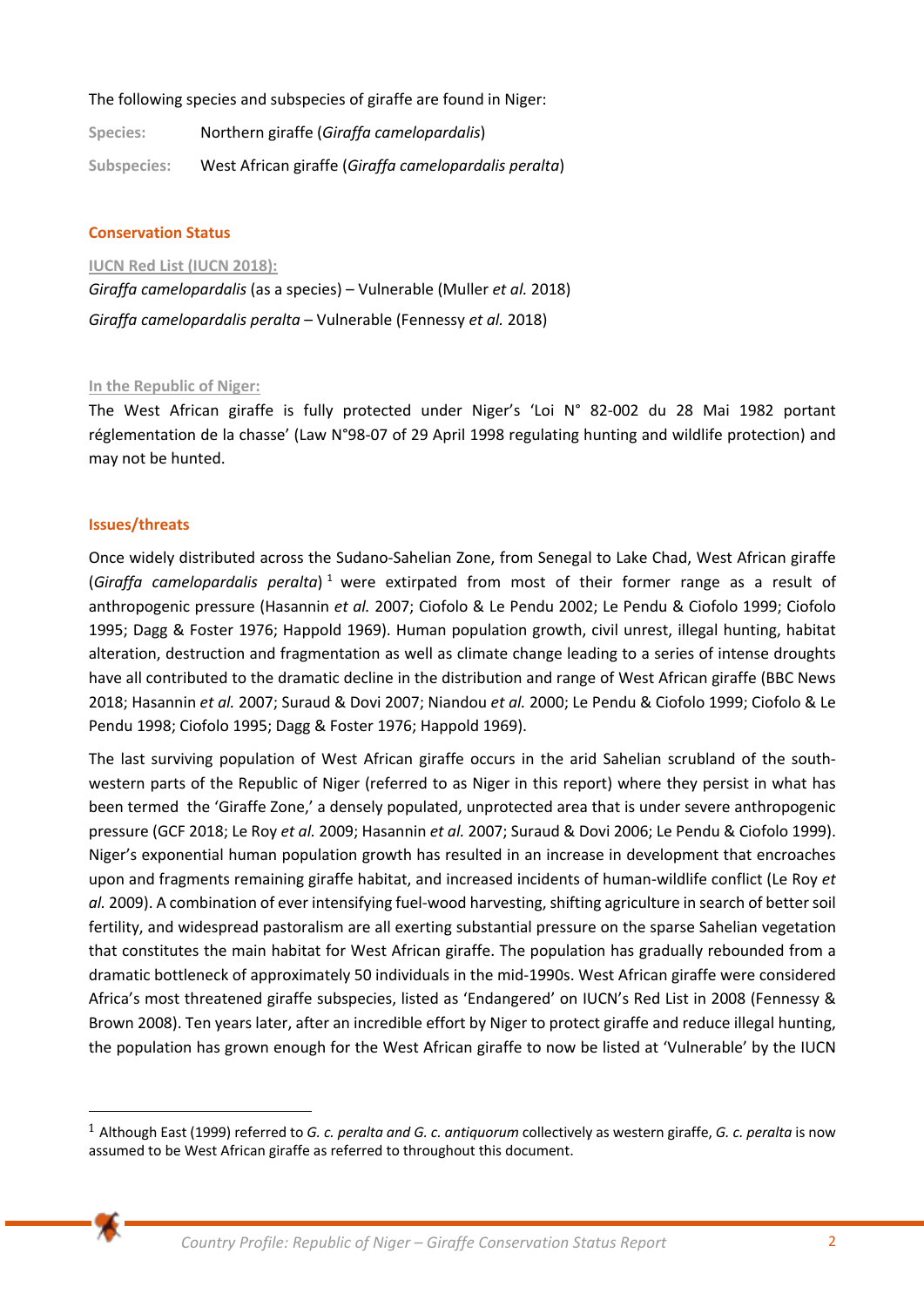(Fennessy *et al.* 2018). However, their numbers remain the lowest of any giraffe subspecies and ongoing conservation management is critical to ensure their long-term viability.

Niger's human population, with an estimated density of 19 people/km<sup>2</sup>, is largely impoverished and Niger is often rated as the poorest country in the world. Many rural communities historically relied on illegal hunting of bushmeat for food and as an income source (Worldometer 2020; Fennessy & Tutchings 2014). Weak law enforcement and the involvement of a few local officials facilitated the illegal trade and easy availability of bushmeat up until the mid-1990s (Fennessy & Tutchings 2014; East 1999; Ciofolo 1995; Mauny 1957).

The extension of agriculture, deforestation and infrastructure development has encroached upon and severely disturbed the sparse Sahelian vegetation, causing a rapid disappearance in the West African giraffe habitat (Le Pendu & Ciofolo 1999; Ciofolo & Le Pendu 1998; Mauny 1957). Destruction of the tiger bush, which constitutes West African giraffe's preferred habitat (Ciofolo 1995), has increased over the last 50 years due to unsustainable wood harvesting as a result of the extremely high wood demand of Niamey's human population (Niger's capital city), and as forage for local livestock production (Suraud *et al.* 2012; Le Roy *et al.*  2009). In 1950, tiger bush covered 56.6% of the area, but only 20.9% in 1995 (Fennessy & Tutchings 2014). Between 1975 and 2002, Abdou (2005) found a similar intensity for the destruction of tiger bush and reported a marked increase of field crops. It is ironic that giraffe numbers are increasing despite the escalation in habitat destruction. The increase in giraffe numbers can likely be attributed to the absence of illegal hunting and predators in recent years, combined with an increase in their range from the 'Giraffe Zone' (Suraud *et al.* 2012; Le Roy *et al.* 2009). With the ongoing destruction of tiger bush, it is expected that giraffe will increase pressure on the remaining vegetation, which may cause habitat fragmentation and limit its availability (Suraud *et al.* 2012).

Le Pendu & Ciofolo (1999) reported a number of long-distance movements by individual giraffe between Niger, Mali and Gaya on the Nigerian border. The progressive saturation of the giraffe core range in Niger is expected to cause increasing giraffe migrations (and forays) (Suruad *et al.* 2012). With an increasing tendency to migrate out of their preferred zone in search of other areas with sufficient vegetation, giraffe are likely to be more vulnerable to illegal hunting, especially in neighbouring Mali and Nigeria, despite these countries forming part of their historical range (Suraud *et al.* 2012; Le Pendu & Ciofolo 1999). Despite their rather rapid population increase, West African giraffe numbers remain rather low. Since illegal hunting was curtailed at the end of the 1990s, habitat protection is now the key driver for the future success of giraffe conservation in Niger (Le Roy *et al.* 2009).

#### **Estimate population abundance and trends**

#### **Historic**

During the Palaeolithic period, West African giraffe ranged across the major part of North and West Africa, now covered by the Sahara Desert (Happold 1969, Mauny 1957, Dekeyser 1955). Many prehistoric rock paintings and engravings also show evidence that giraffe were once found widely throughout the region (Hassanin *et al.* 2007). According to Dagg & Foster (1976), the former distribution of West African giraffe covered most countries of West and Central Africa, including Benin, Burkina Faso, Ghana, Guinea, Mali, Mauritania, Niger, Nigeria, Senegal, Togo, Cameroon, the Central African Republic and Chad. However, genetic analysis by Hassanin *et al.* (2007) concluded that the giraffe of West and Central Africa belong to two different (sub)species, *G. c. peralta* and *G. c.* a*ntiquorum* respectively; the latter encompassing the historical and current populations of Cameroon, Chad and Central African Republic. Hassanin *et al.* (2007) suggested that the ancestor of the West African giraffe dispersed from East to North Africa, and thereafter migrated to its current Sahelian distribution in West Africa in response to the development of the Sahara Desert.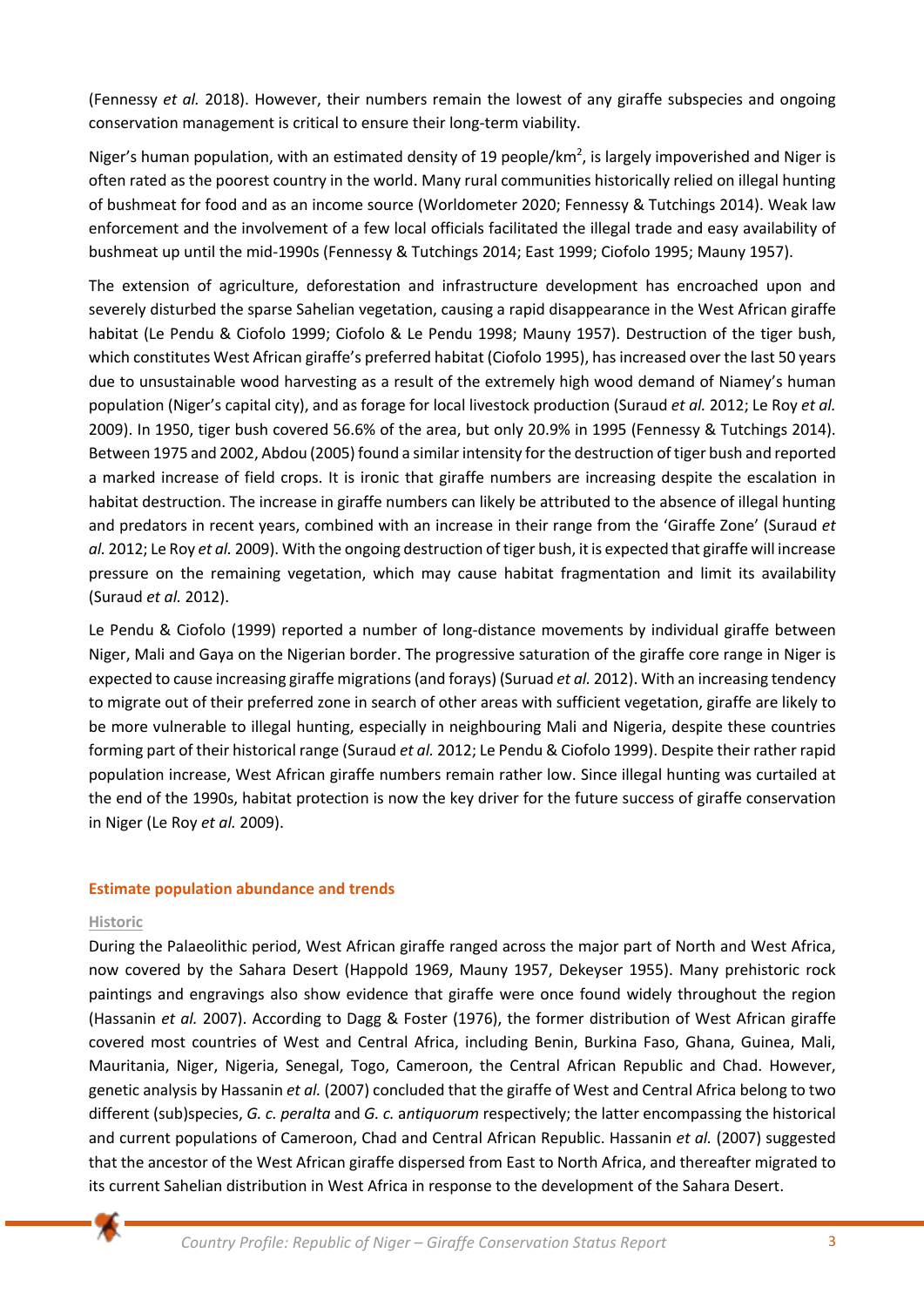More recently, three biogeographical barriers may have limited the distribution of giraffe in West Africa: the southern limit of the Sahara Desert to the north; the Niger and Benue Rivers together with the Upper Guinea rainforests extending from Guinea into Sierra Leone and eastward through Liberia, Ivory Coast, and Ghana into western Togo to the south; and the forests and mountains (Mandara and Alantika) on the border between Nigeria and Cameroon to the east (Hassanin *et al.* 2007).

Although giraffe were still present throughout West Africa in Mali as well as Gambia, Niger, Nigeria, Mauritania and Senegal by the end of the nineteenth century (Dagg & Foster 1976), a substantial reduction in their distribution was reported by the beginning of the twentieth century (Leroy *et al.* 2009; Suraud & Dovi 2007; Ciofolo 1995; Sidney 1965; Mauny 1957).

According to Ciofolo & Le Pendu (1998), large scale disappearance of West African giraffe was evident by the 1950s. Happold (1978) described that giraffe still roamed from Gaya in Nigeria to Mali in the 1960s, with the highest population density occurring near Ayorou in Niger, close to the border with Mali. Dagg (1962) reported that only a few dozen giraffe remained in Niger and their number was decreasing at the time. However, an article published by the Zoological Society of London in 1965 reported that West African giraffe occurred in 'large numbers' in the Mtnaka District and around Aderbissinat in central Niger (ZLS 1965), while according to Poche (1976) hundreds of giraffe could be found in Niger at the beginning of the 1970s. They were mainly observed between Tillabery and Ayorou, along the Niger River south of the Malian border. In 1978, Happold suggested that only a few hundred West African giraffe remained in Niger (Happold 1978).

It has been suggested that the prevalence of illegal hunting in the 1970s (Pfeffer 1981) in combination with persistent drought caused a general migration of giraffe from the Ayorou region in Niger to the Dallol Bosso in the early 1980s (Le Pendu & Ciofolo 1999). During the same time, intensive deforestation in the Gaya region in Niger forced giraffe to migrate to the Harikanassou area (Ciofolo 1995). At that time, giraffe occurred on the eastern side of the Niger River, with two-thirds of the population concentrating in the 'Giraffe Zone' (comprised of the Koure plateau and the area of Harikanassou) from approximately 80km south of Niamey with the remaining giraffe mainly living in surrounding peripheral regions (Le Pendu & Ciofolo 1999).

Extension of agricultural lands, deforestation, illegal hunting and droughts provoked a dramatic decline of giraffe numbers in the following years (Le Pendu and Ciofolo 1998), despite the implementation of an antipoaching programme in the early 1980s (Pfeffer 1981). By 1996, 49 individuals remained, concentrated in the 'Giraffe Zone' (Suraud *et al.* 2012; Suraud & Dovi 2006; Ciofolo & Le Pendu 1998; Le Pendu & Ciofolo 1999). Recognising this critical situation, the Government of Niger implemented concerted measures to enforce long-term legislation preventing the illegal killing of giraffe. This effort was accompanied and supported by a community education and awareness campaign coordinated by the Projet d'Utilisation des Ressources Naturelles de Kouré (PURNKO, Ciofolo & Le Pendu 1998). Since 2000, with additional support of the Association for Saving the Giraffes of Niger (ASGN) and the Association pour la Valorisation de l'Ecotourisme au Niger (AVEN – the giraffe guide association) illegal hunting of giraffe in Niger almost disappeared, with only three reported cases between 2005 and 2009 (Suraud *et al.* 2012).

In 2005, 135 West African giraffe were identified through individual photo identification showing that the population had increased rapidly in less than 10 years (Suraud *et al.* 2012). This increase was a result of the eradication of illegal hunting, the implementation of successful education and awareness programmes, social development support in local communities, and the expansion of ecotourism, which ultimately benefited the local population (Suraud & Dovi 2006). In 2006, 144 Individuals were identified (Suraud & Dovi 2007), 164 in 2007 (Suraud 2008), 193 in 2008 (Suraud 2009) and in 2009 the population was estimated at 220 individuals (Suraud *et al.* 2012).

₩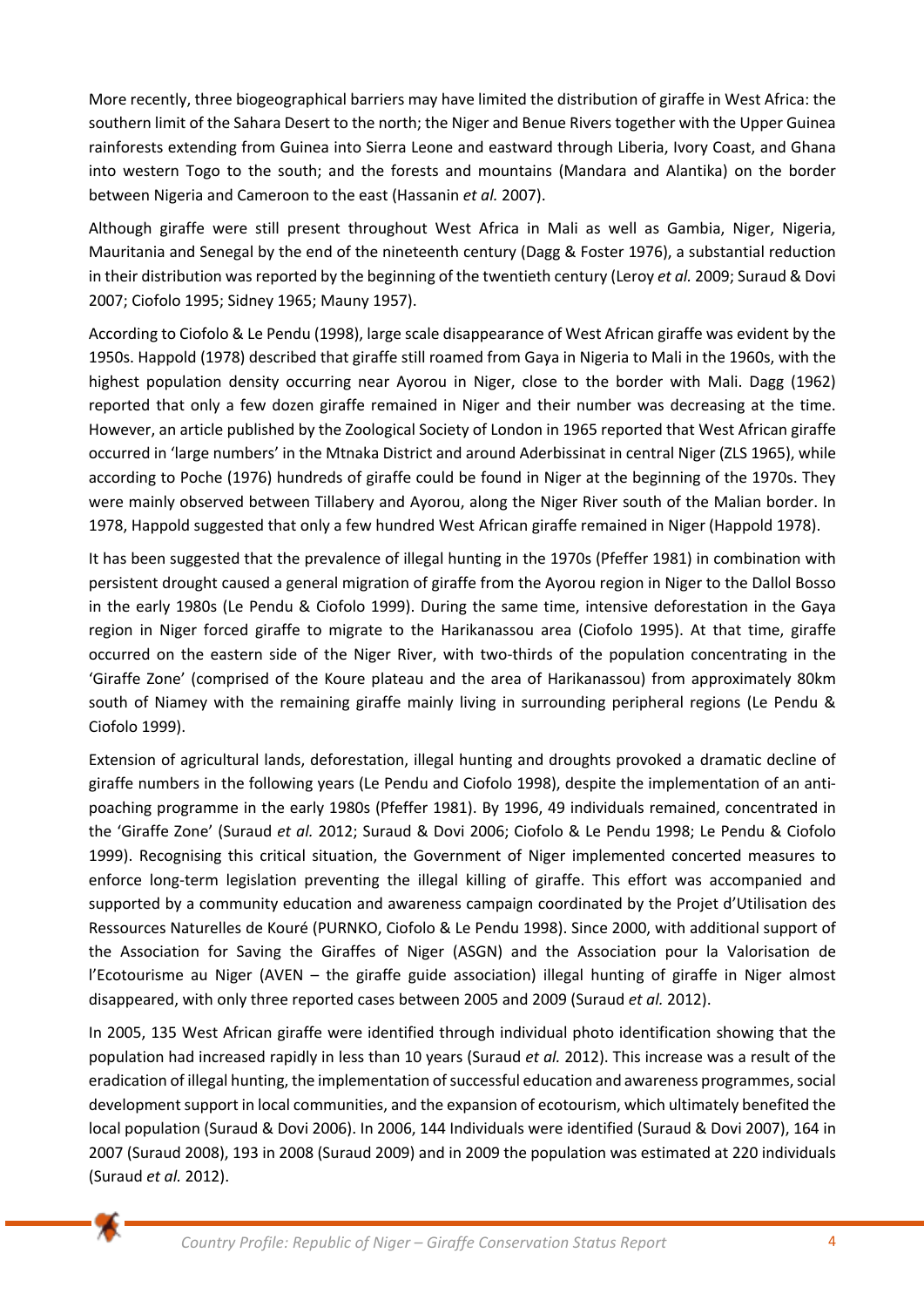After a detailed evaluation, in 2008 Niger's endemic population of West African giraffe was added to the IUCN Red List as an endangered subspecies and considered of highest conservation priority (Fennessy & Brown 2008).

In 2009, the first-ever Population and Habitat Viability Analysis (PHVA) of giraffe was conducted on the West African giraffe population. The PHVA provided a scientific basis for predicting the development of the giraffe population over time by looking at past knowledge of the population, its biology and the current and perceived threats. The outputs of the PHVA provided the basis for the Government of Niger to develop the first-ever National Strategy for Giraffe Conservation in Africa. Unfortunately, although the National Strategy was officially adopted it did not make best use of the available research and management documents, and the subsequent implementation was limited in the initial years (Fennessy & Tutchings 2014).

## **Current**

Currently, there are three main areas in Niger that form the West African giraffe range – commonly referred to as the 'Giraffe Zone': Fakara Plateau (Kouré, Fandou), Harikanassou (Dallol Bosso) and the Intermediate Zone (Suraud & Dovi 2007). Giraffe appear to roam increasingly between all three areas and most recently they also migrate further afield, predominantly associated with seasonal availability of forage and as a result of increasing pressure from growing populations (both human and giraffe) (GCF 2018; Suraud & Dovi 2007).

In the absence of illegal hunting and predation and with sufficient resources available, living conditions for giraffe in Niger seem close to ideal (Suraud 2008). However, it is reasonable to assume that their high annual growth rate cannot be maintained over a longer period of time, in particular considering the current ecological and also economical context in Niger (Suraud *et al.* 2012). Even though the population of giraffe continues to increase, their core rainy season habitat, the tiger bush, continues to decrease rapidly as a result of ever-expanding agricultural land (Suruad *et al.* 2012; Suraud 2008; Suraud & Dovi 2006; Abdou 2005). Between 1975 and 2002, agriculture in the 'Giraffe Zone' increased from 50% to 80% of the area, while uncontrolled timber and fuel wood harvesting, as well as intensifying of pastoralism pose further threats (Zabeirou 2017; Suraud *et al.* 2012; Morou *et al.* 2009; Suraud 2008; Abdou 2005). Habitat destruction impacts on giraffe movements, with individuals already exploring new areas and recent surveys have indicated that giraffe are continuing to expand their range (GCF 2018; Suraud 2008). It is reported that giraffe have accelerated their search for new habitat, which is likely to show an impact on their survival (GCF 2018; Suraud 2008). As giraffe search for more favourable habitat, a potential split of the population into several sub-populations appears likely, as does an increased threat from inevitable human/wildlife conflict (GCF 2018; Suraud *et al.* 2012).

In 2012, the giraffe population in Niger was estimated at 366 individuals which then increased to an estimated 403 individuals by 2013 (DFC/AP 2012; DFC pers. com.). By 2016, the giraffe population was estimated to have grown to 547 individuals (Giraffe Census Niger 2016). The most recent surveys, undertaken in 2017, 2018 and 2019 have shown a continuing increase in giraffe numbers with estimates of 607, 633 and 664 individuals respectively (Zabeirou 2017; Giraffe Census Niger 2019). Taking into account the past 15 years of data, the giraffe population has increased on average approximately 11-12% per annum. This constitutes the highest growth rate ever seen in giraffe and is close to the maximum rate feasible for the species (Suraud *et al.* 2012).

An updated Action Plan for the National Strategy for Giraffe Conservation was drafted and published in 2016 and has since provided the basis for current and future targeted giraffe conservation efforts in Niger. As a result of this conservation management plan and associated translocation assessment, eight West African giraffe (three males and five females) were successfully translocated from the 'Giraffe Zone' to establish a founder population in the Gadabedji Biosphere Reserve in October 2018 (GCF 2018). This is the first step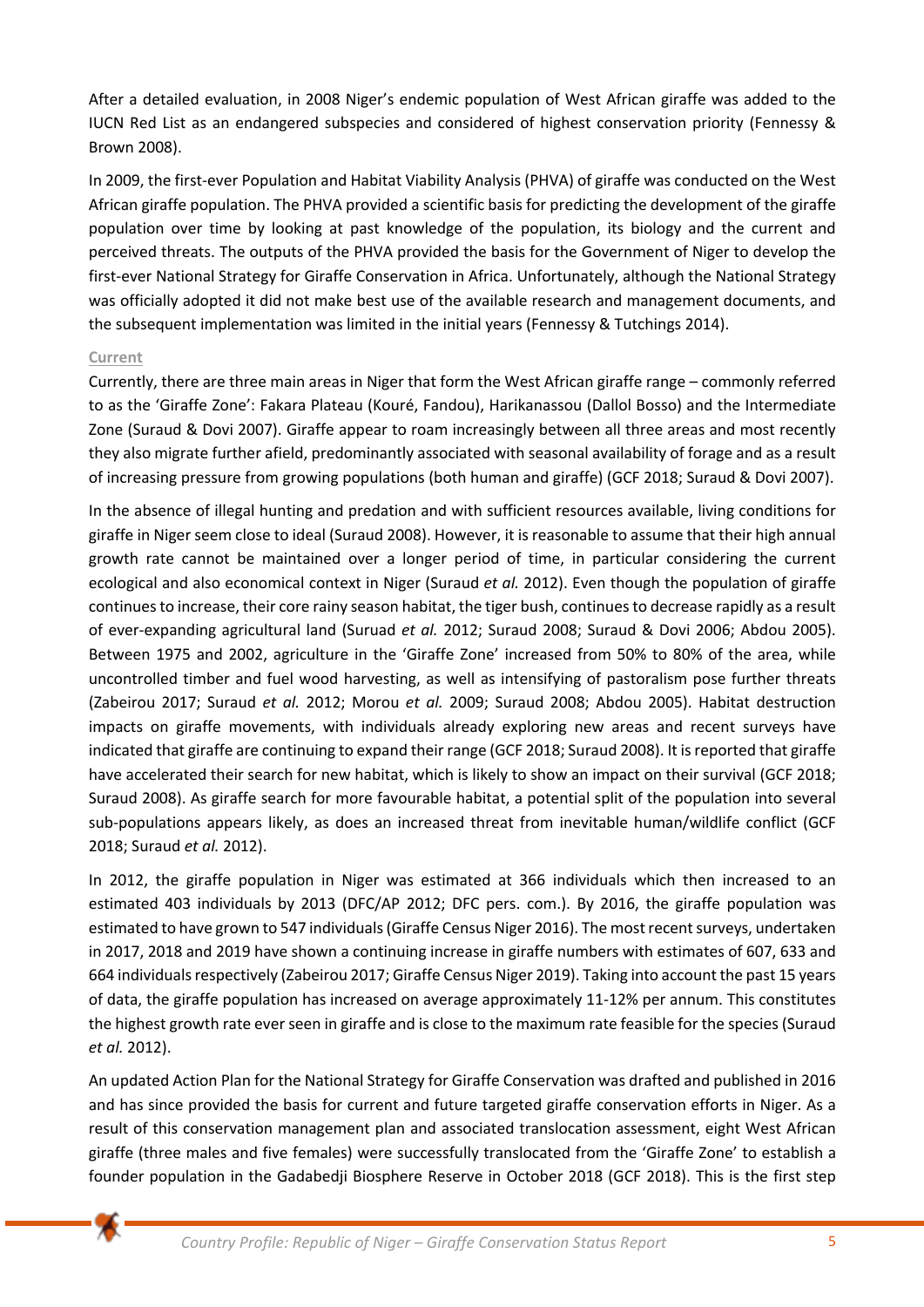towards further protection and conservation of the West African giraffe population in Niger as well as towards developing the Gadabdji Biosphere Reserve as a flagship wildlife reserve in Niger (GCF 2018).

In summary, the current estimated *G. c. peralta* number in Niger, which is also the total number of this giraffe subspecies in the wild, is 664 individuals in 2019.



**Figure 1:** Graph depicting growth of the West African giraffe in Niger over the past 34 years: 1995-2019.

#### **Future Conservation Management**

The following are proposed conservation management options for giraffe in Niger:

- Review and development of a new National Giraffe Conservation Strategy and Action Plan for Niger involving all key stakeholders;
- Greater understanding of the increasing giraffe population number and expanding range within the country – need to better understand and develop new survey methods and analysis;
- Support dedicated giraffe conservation, habitat protection, education and awareness initiatives (government, NGO and academic);
- GPS satellite tagging of giraffe to help with monitoring and anti-poaching support;
- Assess new translocation opportunities for giraffe within Niger and into neighbouring countries; and
- Assess transboundary giraffe conservation and management initiatives with neighbouring countries if giraffe numbers continue increasing e.g. Nigeria and Mali.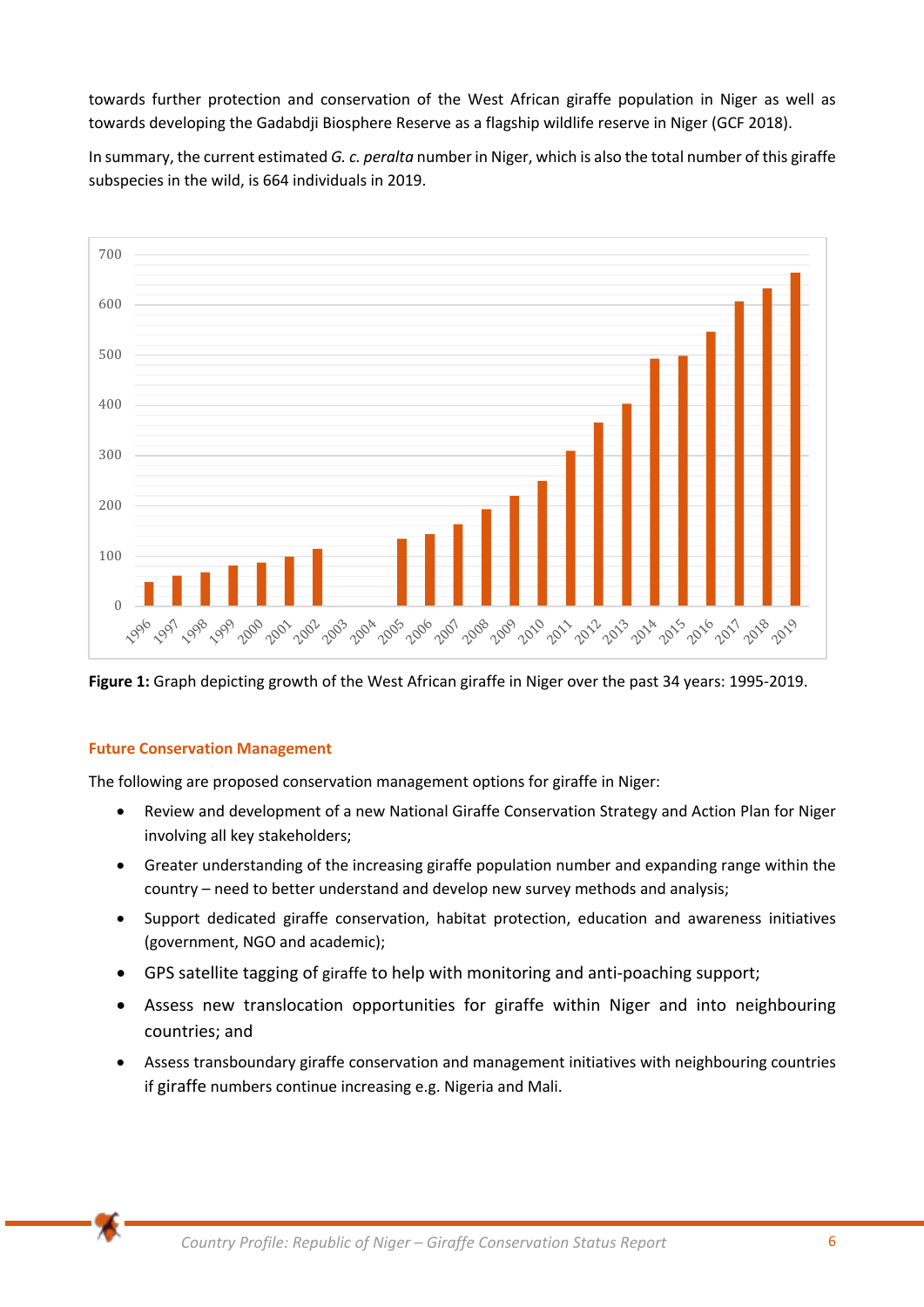#### **Acknowledgements**

This updated Country Profile was financially supported by the Giraffe Conservation Foundation and its supporters.

#### **References**

Abdou, N. 2005. *Etude prospective des sites de formations contractées dans certaines zones de l'Ouest nigérien (Fandou et Tombo) dans la perspective de la décongestion de la zone de Kouré habitat actuel des giraffes.* MSc report. Niamey Université, Niamey, Niger.

AWF, 2013. Strategie Nationale et plan d'actions pour la conservation durable des giraffes du Niger. Rapport Provisoire. Niamey, Niger.

BBC News. 2018. *Saving the last West African giraffes in Niger*. https://www.bbc.com/news/world-africa-46442570. Downloaded May 2019.

Blancou, L. 1963. A propos de la distribution de la girafe en Afrique. *Mammalia* **27**: 311-312.

Ciofolo, I. 1995. West Africa's last giraffes: the conflict between development and conservation. *Journal of Tropical Ecology* **11**: 577-588.

Ciofolo, I. & Le Pendu Y. 1998. Giraffes of Niger: An ethologic analysis to the local development. Ministry for the Plan, Ministry for Hydraulics and the Environment; European Union (EU) and Organization Neerlandaise of Developpement (SNV), Republic of Niger. Project N˚ EOF/ 9501 B 7 6200.

Ciofolo, I. & Le Pendu, Y. 2002. The feeding behavior of the giraffe in Niger. *Mammalia* 66(2):182-194.

Dagg, A.I. 1962. *The distribution of the giraffe in Africa*. School of Graduate Studies, University of Waterloo, Waterloo, Ontario, Canada.

Dagg, A.I. & Foster, J.B. 1976. *The Giraffe: Its Biology, Behavior, and Ecology.* Van Nostrand Reinhold, New York, USA.

Dekeyser, P.L. 1955. Les mammifères de l'Afrique noire Française. Initiations Africaines 1,2. Ed., Institut Français d'Afrique noire, Dakar, 426 pp.

DFC/AP. 2012. Unpublished giraffe census report of West African giraffe in Niger. DFC, Niger.

East, R. 1999. *African Antelope Database 1998.* IUCN/SSC Antelope Specialist Group. IUCN, Gland, Switserland and Cambridge, UK.

Fennessy, J. 2008. An overview of *Giraffa camelopardalis* taxonomy, distribution and conservation status, with a Namibian comparative and focus on the Kunene Region*. Journal* **56**. Namibia Scientific Society, Windhoek, Namibia.

Fennessy, J. & Brown, D. 2008. *Giraffa camelopardalis ssp. peralta*. In: IUCN 2013. IUCN Red List of Threatened Species. Version 2013.2. <www.iucnredlist.org>. Downloaded on 1 October 2014.

Fennessy, J. & Brown, D. 2010. *Giraffa camelopardalis*. In: IUCN 2013. IUCN Red List of Threatened Species. Version 2013.1. <www.iucnredlist.org>. Downloaded on 1 October 2014.

Fennessy, J. & Tutchings, A. 2014. West African giraffe (*Giraffa camelopardalis peralta*) Conservation Status Report – preliminary. IUCN SSC Giraffe and Okapi Specialist Group.

Fennessy, J., Bidon, T., Reuss, F., Kumar, V., Elkan, P., Nilsson, M.A., Vamberger, M. Fritz, U. & Janke, A. 2016. Multi-locus analysis reveal four giraffes species instead of one. *Current Biology* **26**: 2543-2549.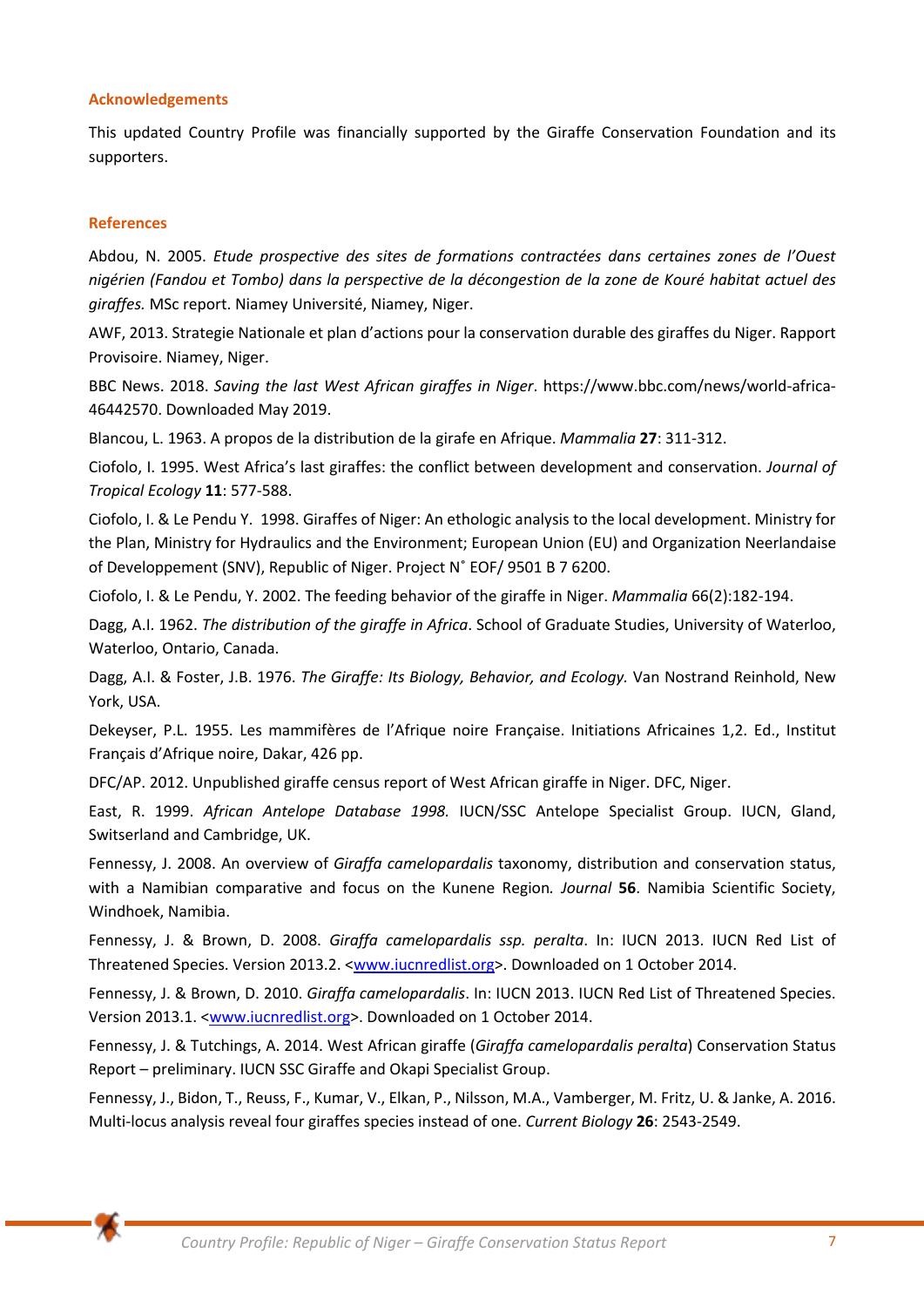Fennessy, J., Marais, A. & Tutchings, A. 2018. *Giraffa camelopardalis ssp. peralta*. The IUCN Red List of Threatened Species 2018: e.T136913A51140803. http://dx.doi.org/10.2305/IUCN.UK.2018- 2.RLTS.T136913A51140803.en. Downloaded on 23 May 2019.

GCF. 2018. *Operation Sahel Giraffe*. Giraffe Conservation Foundation, Windhoek, Namibia.

*Giraffe Census in Niger – 2016 Report*. 2016. Ministry of Environment and Sustainable Development, General Board of Waters and Forests, Directorate of Fauna, Hunting, and Protected Areas. Niamey, Niger.

*Giraffe Census in Niger – 2019 Report*. 2019. Ministry of Environment and Sustainable Development, General Board of Waters and Forests, Directorate of Fauna, Hunting, and Protected Areas. Niamey, Niger.

Happold, D.C.D. 1969. The present distribution and status of the giraffe in West Africa. *Mammalia* **33**: 516- 521.

Happold, C.D. 1978. Giraffe south of the Niger-Benue River system. *Sonderdruck Z Saugetierkunde* **43**: 239- 242.

Hassanin, A., Ropiquet A., Gourmand, A.L., Chardonnet, B. & Rigoulet, J. 2007. Mitochondrial DNA variability in *Giraffa camelopardalis*: consequences for taxonomy, phylogeography and conservation of giraffes in West and central Africa. *Comptes Rendus Biologies* **330**: 265-274.

IUCN 2012. *The IUCN Red List of Threatened Species. Version 2012.1*. http://www.iucnredlist.org (Downloaded on 24 August 2012).

Leroy, R., de Visscher, M-N., Halidou, O. & Boureima, A. 2009. The last African white giraffes live in farmers' fields. Biodiversity Conservation **18**: 2663-2677.

Le Pendu, Y. & Ciofolo, I. 1999. Seasonal movement of giraffes in Niger. *Journal of Tropical Ecology* **15**: 341- 353.

Mauny, R. 1957. *Ré partition de la grande faune éthiopienne du Nord-Ouest africain, du Paléolithique a' nos jours.* Bulletin IFAN, Dakar, XVII (A): 246-278.

Meinig, H. 2000. Notes on the mammal fauna of the southern part of the Republic of Mali, West Africa. *Bonn Zoological Beiträge* **49**: 101-104.

Morou, B., Ambouta, J.M.K., Mahamane A. & Oumani A. 2009. *Interaction entre hommes et girafes dans la zone de distribution de la girafe au Niger*. Annales de l'Université Abdou Moumouni, pp. 75-86. Niamey, Niger.

Muller, Z., Bercovitch, F., Brand, R., Brown, D., Brown, M., Bolger, D., Carter, K., Deacon, F., Doherty, J.B., Fennessy, J., Fennessy, S., Hussein, A.A., Lee, D., Marais, A., Strauss, M., Tutchings, A. & Wube, T. 2018. *Giraffa camelopardalis*. The IUCN Red List of Threatened Species 2016: e.T9194A51140239. Downloaded on 23 May 2019.

Niandou, E.I., Souleymane, A.D., Diallo, H.H. & Boulet, H. 2000. Giraffes of Niger. Unpublished.

Pfeffer, P. 1981. Les dernières girafes occidentales, une action exemplaire du WWF. *Panda* **6**: 9-10.

Poché, R.M. 1976. Seasonal distribution and reproduction in Artiodactyla from southwestern Niger. *Nigerian Field* **41**: 31-40.

Sidney, J. 1965. The past and present distribution of some African ungulates. *Transactions of the Zoological Society of London* **30**: 1-397.

Suraud, J.P. & Dovi, O. 2006. The giraffes of Niger are the last in all West Africa. IUCN Bi-Annual Newsletter of the International Giraffe Working Group **1(1)**: 8-9.

Suraud, J.P. & Dovi, O. 2007. Giraffes of Niger—2006 census. Bi-Annual Newsletter of the International Giraffe Working Group **1(2)**: 12-3.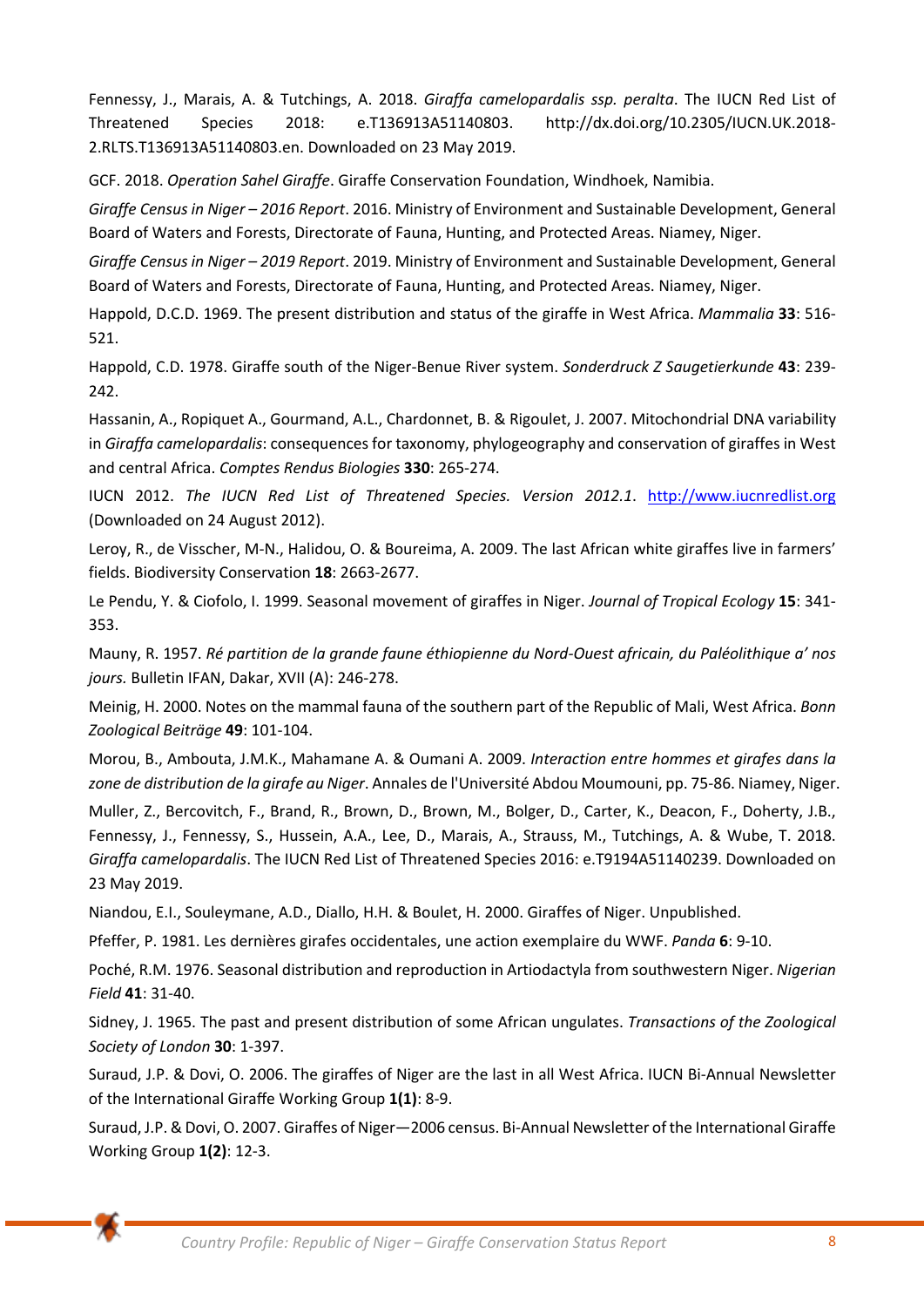Suraud, J.P. 2008. Giraffes of Niger, 2007 census and perspectives. Bi-Annual Newsletter of the International Giraffe Working Group **2(1)**: 4-7.

Suraud, J.P. 2009. 2008 giraffes in Niger! Bi-Annual Newsletter of the International Giraffe Working Group **3(1)**: 32-33.

Suraud, J.P., Fennessy, J., Bonnaud, J., Issa, A.M., Fritz, H. & Gaillard, J.-M. 2012. Higher than expectedexpectedgrowthrate of the Endangered West African giraffe *Giraffa camelopardalis* peralta: a succ essful human–wildlife cohabitatio. *Oryx* **46(4)**: 577-583.

Winter S, Fennessy J, Janke A. *Limited introgression supports division of giraffe into four species*. Ecol Evol. 2018;8:10156–10165. https://doi.org/10.1002/ece3.4490

Zabeirou, A. R. M. 2017. *National Survey Report of the West African Giraffe, Niger August 2017*. Giraffe Conservation Foundation and Sahara Conservation Fund, Niamey, Niger.

Zoological Society of London (ZSL). 1965. Part 5: Order: Artiodactyla, Suborder: Ruminantia, Infraorder: Pecora, Family: Giraffidae, Genus: *Giraffa*. *The Transactions of the Zoological Society of London* **30(5)**: 139- 168.

## **Citation**

Ferguson, S., Fennessy, S., Marais, A.J., Pourchier, C., Zabeirou, R.M. & Fennessy, J. 2020. *Country Profile: A*  rapid assessment of the giraffe conservation status in the Republic of Niger. Giraffe Conservation Foundation, Windhoek, Namibia.